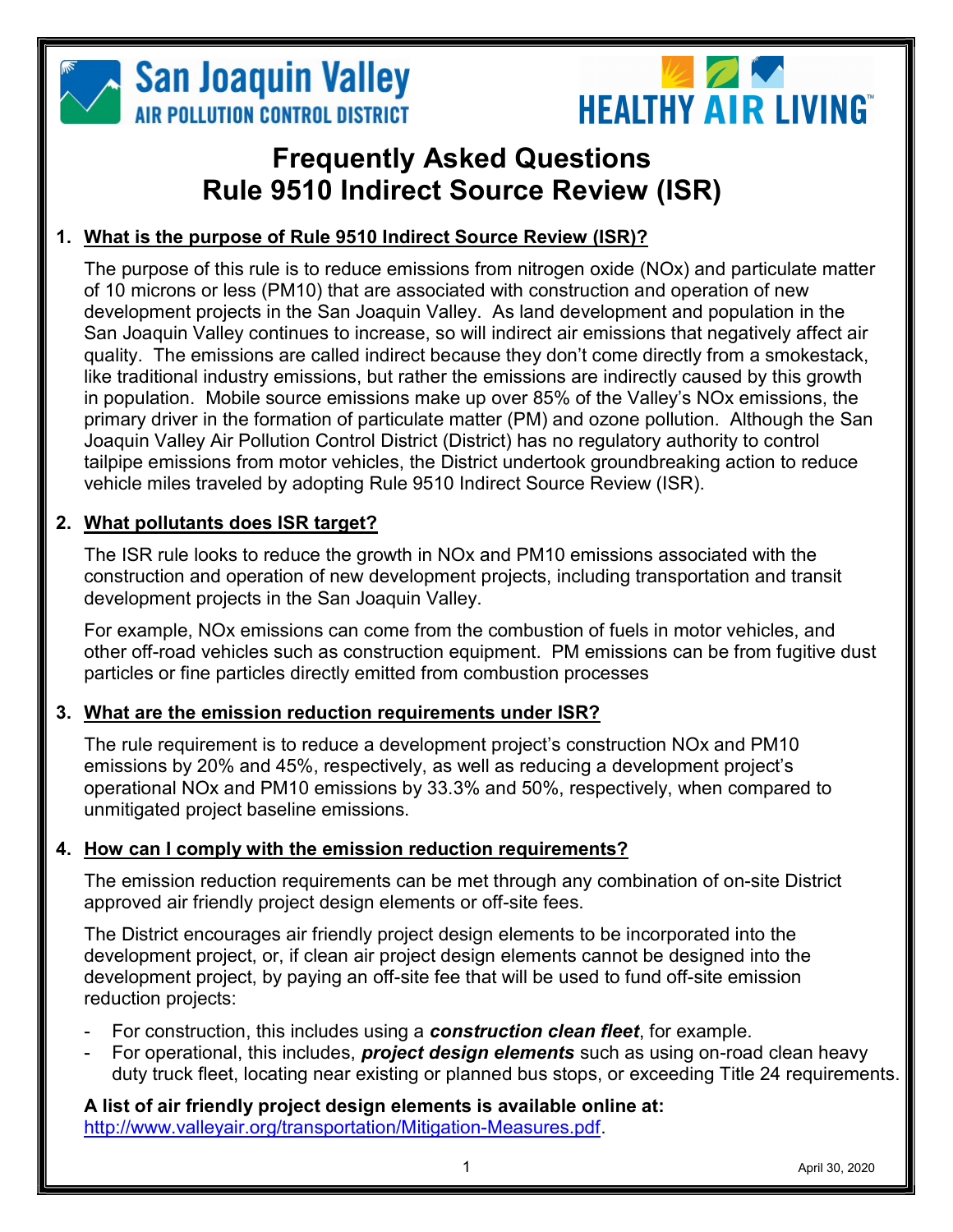# 5. What is a Construction Clean Fleet?

"Construction Clean Fleet," is defined as a construction fleet mix that is to reduce construction emissions by 20% for oxides of nitrogen (NOx) and 45% for particulate matter of 10 microns or less in size (PM10) from the statewide construction fleet average. A construction fleet for a project includes all the off-road pieces of construction equipment that are greater than 50 horsepower and generate emissions from the use of internal combustion engines related to construction activity. On average a mix of construction fleet with engine model years five (5) years or newer from the current calendar year would likely achieve the required reduction for NOx and PM10. Please note, the construction start year, fleet engine year mix, equipment type, and the number of hours used by each piece of equipment all can affect the ability to achieve the required reductions. As such, the District recommends using the cleanest reasonably available construction equipment. Please contact District staff at 559-230-6000 or ISR@valleyair.org for further determination.

# 6. When is a development project subject to ISR?

 A development project is subject to ISR if it received its final discretionary approval from a public agency on or after March 1, 2006, and meets or exceeds any one of the following District applicability thresholds:

| 2,000 sq. ft. commercial                        | 25,000 sq. ft. light industrial | 100,000 sq. ft. heavy industrial |
|-------------------------------------------------|---------------------------------|----------------------------------|
| 20,000 sq. ft. medical office                   | 39,000 sq. ft. general office   | 9,000 sq. ft. educational        |
| 10,000 sq. ft. government                       | 20,000 sq. ft. recreational     | 50 residential units             |
| 9,000 sq. ft. of space not included in the list |                                 |                                  |

 A development project meeting or exceeding any one of the following District "Large Development Project" applicability thresholds is subject to ISR if it received its project-level approval from a public agency on or after March 21, 2018:

| 10,000 sq. ft. commercial                        | 125,000 sq. ft. light industrial | 500,000 sq. ft. heavy industrial |
|--------------------------------------------------|----------------------------------|----------------------------------|
| 100,000 sq. ft. medical office                   | 195,000 sq. ft. general office   | 45,000 sq. ft. educational       |
| 50,000 sq. ft. government                        | 100,000 sq. ft. recreational     | 250 residential units            |
| 45,000 sq. ft. of space not included in the list |                                  |                                  |

 A transit or transportation development project is subject to ISR if construction exhaust emissions equal or exceed 2 tons of NOx or 2 tons of PM10. As a rule of thumb, constructing the equivalent of 0.125 mile (1/8 mile) of two-lane paved road may exceed the 2 ton threshold.

# 7. How can I check if my development project is subject to ISR?

Please call the District at 559-230-6000 to discuss specific cases or e-mail a request to ISR@valleyair.org.

## 8. What do I do next if my development project is subject to ISR?

You must submit an Air Impact Assessment (AIA) application for your project (AIA Project) to the District by the timing listed in Rule 9510 Section 5.0 Application Requirements. In addition, no construction related activities can occur prior to receiving an approved AIA from the District and, if applicable, paying the off-site fees.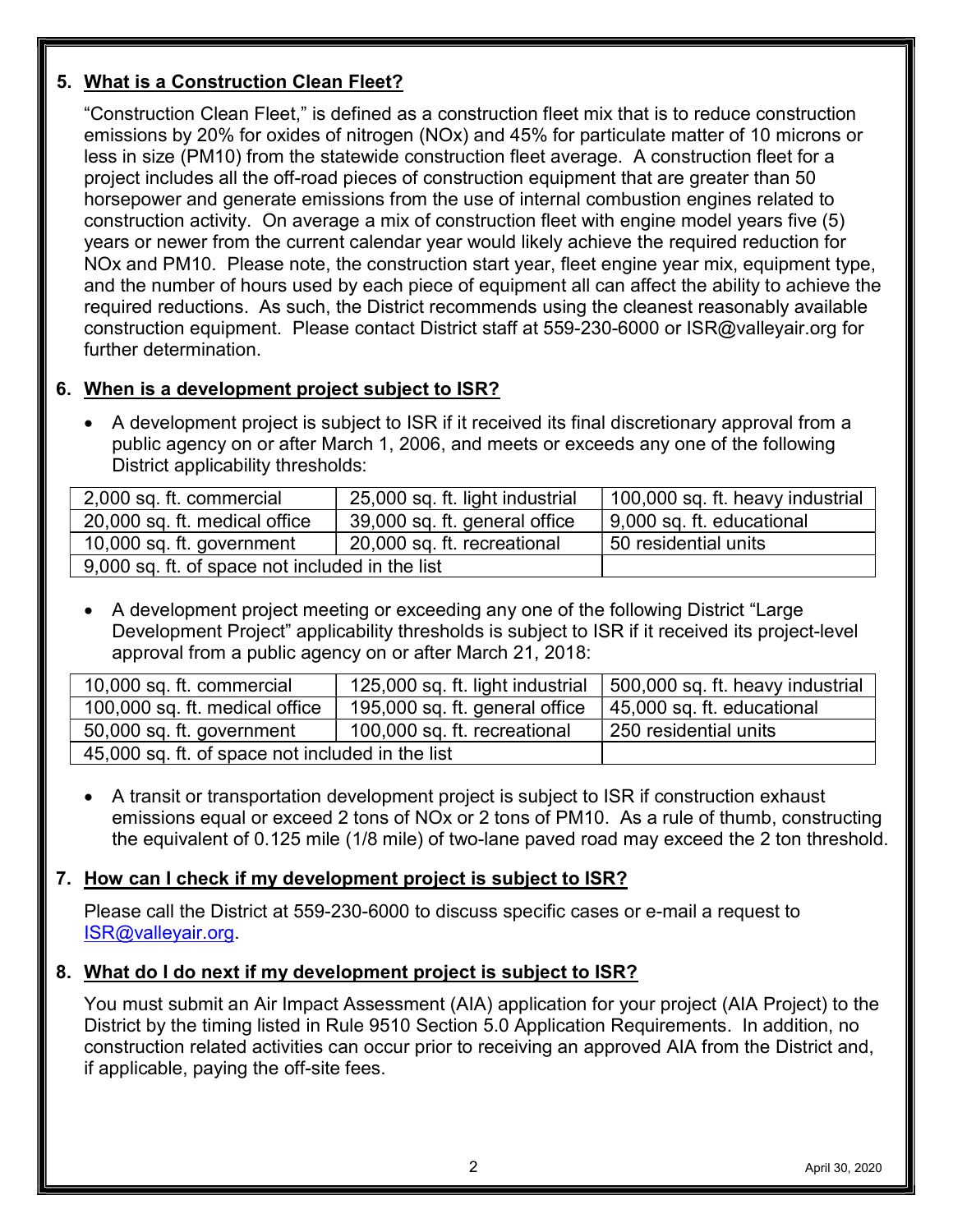## 9. Where can the AIA application forms be found?

AIA Application forms are available online at: http://www.valleyair.org/ISR/ISRFormsAndApplications.htm.

#### 10. What development project is not subject to ISR, or exempt from ISR?

Please call the District at 559-230-6000 to discuss specific cases or e-mail a request to ISR@valleyair.org.

#### 11. For the purposes of ISR, what is discretionary approval?

A decision by a public agency that requires the exercise of judgment or deliberation when the public agency or body decides to approve or disapprove a particular development project, as distinguished from situations where the public agency merely has to determine whether there has been conformity with applicable statutes, ordinances, or regulations.

#### 12. Is there an AIA application filing fee?

Yes, there is an ISR application filing fee listed on the application form. In addition a processing fee may be required by the District to process your AIA project.

#### 13. What is the District's AIA application processing time?

The processing time is:

- 10 days for determining application completeness, and
- 30 days for the final application review and approval after the AIA application is deemed complete



#### 14. Will I receive a refund of my application filing fee if the District determines that my development project is not subject to ISR?

According to rule 3180, Administrative Fees for Indirect Source Review, when an AIA application is submitted and an analysis by the District is required to determine the ISR applicability, the application filing fee is not refundable.